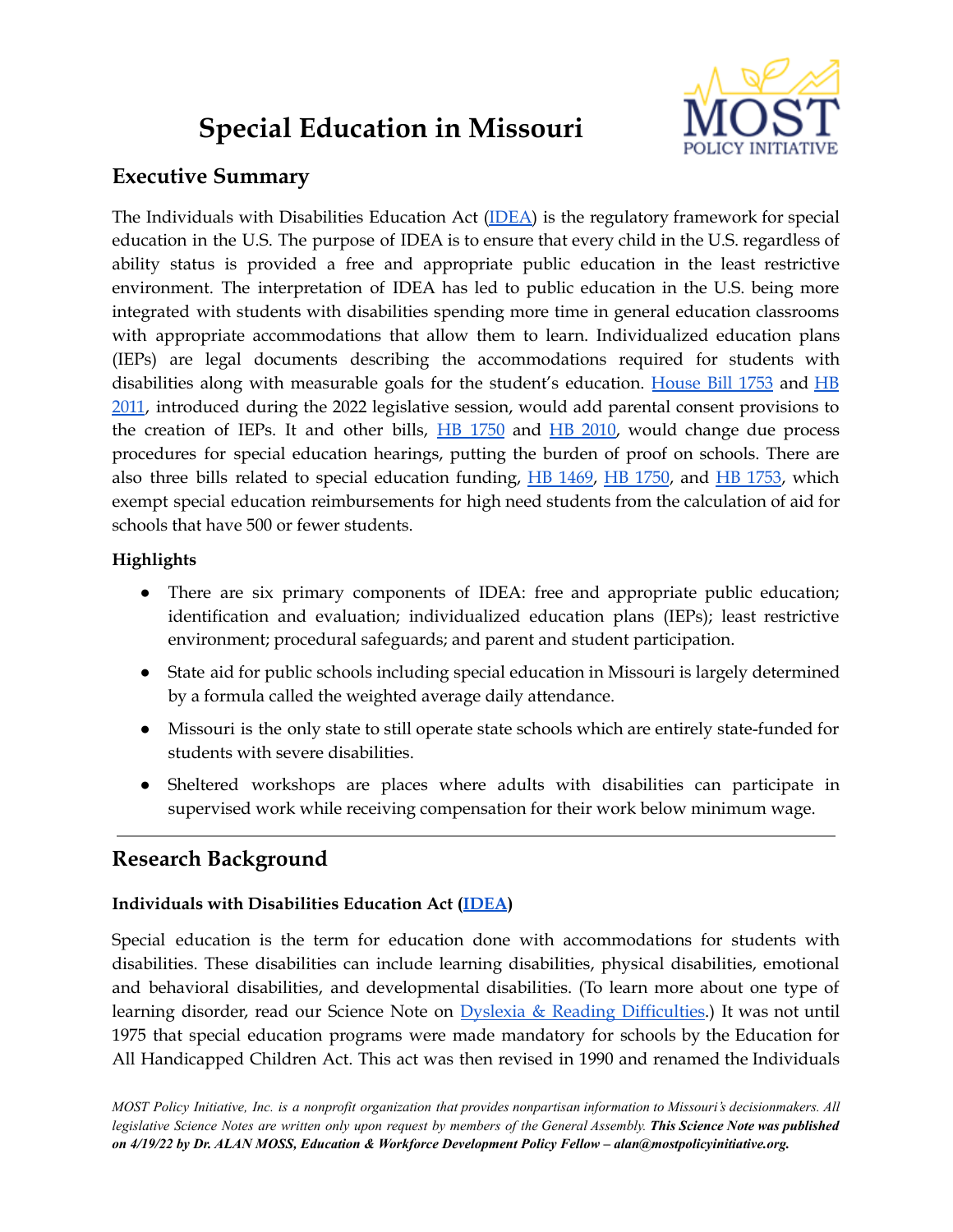with Disabilities Education Act ([IDEA](https://sites.ed.gov/idea/)), which is the current legal framework and basis of special education policies in America. Before the passage of the EHA and IDEA, individuals with disabilities were rarely educated and were often put in highly restrictive state-run institutions. In 1970, only one in five students with disabilities were educated in schools. Since then, education in the U.S. has changed substantially. In 2018, 64% of students with disabilities spent 80% of their time in general education classrooms.<sup>1</sup>

IDEA has four components. [Part](https://sites.ed.gov/idea/statute-chapter-33/subchapter-i)  $\overline{A}$  is general provisions and [part](https://sites.ed.gov/idea/statute-chapter-33/subchapter-ii)  $\overline{B}$  authorizes state grants for the education of children with special needs from age 3 to 21. To receive the grants, at least once every six years each state is required to submit a state [performance](https://dese.mo.gov/special-education/state-performance-plan) plan along with annual performance reports which record if the state is meeting targets set in the state performance plan.<sup>2</sup> Reports are also made for *[part](https://sites.ed.gov/idea/statute-chapter-33/subchapter-iii) C*, which authorizes services for children under three years old and their families.  $Part D$  $Part D$  funds personnel preparation and development along with transition services and parent information centers. Missouri's federally funded parent information center is called [MPACT](https://www.missouriparentsact.org/).

## **Key Requirements of IDEA 3**

## 1) Free Appropriate Public Education

All children are guaranteed through IDEA and the **Fourteenth [Amendment](https://constitution.congress.gov/browse/amendment-14/)** a free and appropriate education. Legislation such as IDEA and case law has developed to ensure that various groups including those with disabilities are ensured this right.<sup>4</sup> What constitutes an appropriate education is largely the basis of the five following requirements.

#### 2) Identification and Evaluation

Also called "child find", states and local education agencies (LEAs) must identify students with disabilities, including in private schools in the LEA's district, and evaluate if that student requires and thus is eligible for special education. In the 2020-2021 school year in Missouri, 115,840 students were identified as having one or more disabilities which is 13.5% of the total student population. 5

#### **Disability Categories of IDEA**

- Autism
- Deaf/Blindness
- Emotional Disturbance
- Hearing Impairment
- Intellectual Disability
- Language/Speech Impairment
- **Multiple Disabilities**
- Orthopedic Impairment
- Other Health Impaired
- **Specific Learning** Disabilities
- Traumatic Brain Injury
- Visual Impairment
- Young Child with a Developmental Delays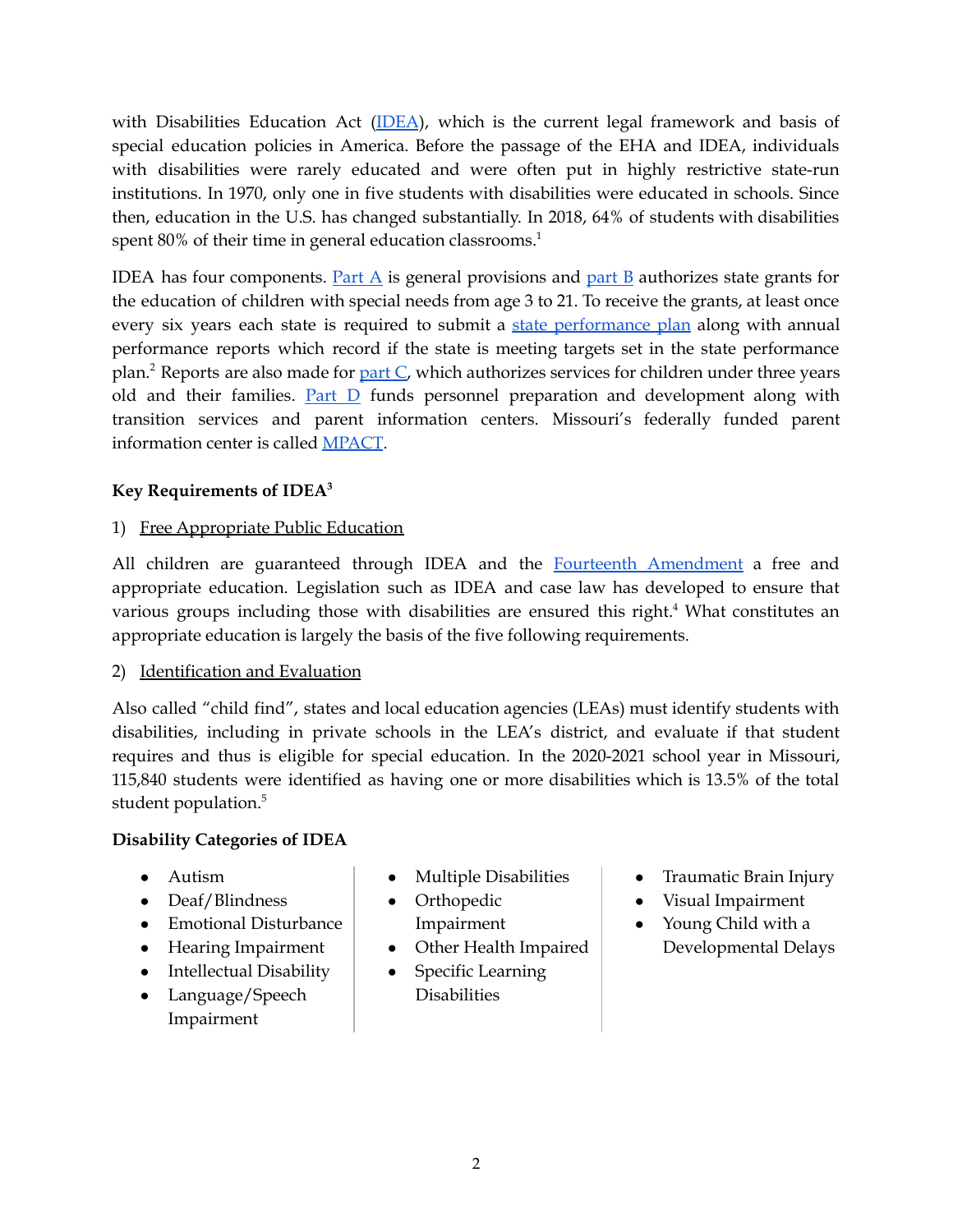#### 3) Individualized Education Plan (IEP)

Every child with a disability eligible for special education must receive an individualized education plan (IEP). These documents describe the educational needs for children with disabilities and are required to be created with parent participation. For children under three years of age, individualized family service plans are created. [House](https://www.house.mo.gov/bill.aspx?bill=HB1753&year=2022&code=R) Bill 1753 and HB [2011,](https://www.house.mo.gov/Bill.aspx?bill=HB2010&year=2022&code=R) introduced during the 2022 legislative session in Missouri, would add parental consent requirements for the creation and changes to IEPs.

#### 4) Least Restrictive Environment

Before the passage of the EHA and IDEA, individuals with disabilities were rarely educated and often put in highly restrictive state-run institutions. In 1970, one in five students with disabilities were educated in schools. In contrast, in 2018, 64% of students with disabilities spend 80% of their time in general education classrooms.<sup>1</sup> In recent years, least restrictive environment has largely meant that individuals with disabilities are integrated into general education classrooms with appropriate accommodations. Examples of accommodations included specially adapted lessons and parapersonals to assist with education.

#### 5) Procedural [Safeguards](https://sites.ed.gov/idea/statute-chapter-33/subchapter-i)

Educational agencies that receive funding from IDEA must ensure that several procedures are in place so that children with disabilities and their parents or guardians (or surrogates in the case of children who are wards of the state) have safeguards to ensure children with disabilities receive a free appropriate public education in the least restrictive environment. These safeguards include the right to mediation, the right to request complaint investigations and due process hearings, and the right to appeal decisions by a federal district court. Parents can also obtain an independent educational evaluation for their children. Due process complaints can be made by parents, students, or public agencies (i.e., schools) regarding student identifications, evaluations, educational placement, or the provision of free appropriate education (FAPE) of students. Proposed in the 2022 legislative session, HB [1750](https://www.house.mo.gov/bill.aspx?bill=HB1750&year=2022&code=R), HB [1753,](https://www.house.mo.gov/bill.aspx?bill=HB1753&year=2022&code=R) and HB [2010](https://www.house.mo.gov/Bill.aspx?bill=HB2010&year=2022&code=R) would put the burden of proof for these categories on the school district.

#### 6) Parent and Student Participation

Starting with required informed consent for an initial evaluation, parents have the right to participate in the design and implementation of special education services for their children. This includes the right to be involved in the creation of IEPs and being able to view records related to the child.

#### **Special Education in Missouri**

#### Funding for Special Education

State aid for public schools in Missouri is determined by a formula called the weighted average daily attendance.<sup>6</sup> Schools receive additional state funding for special education services that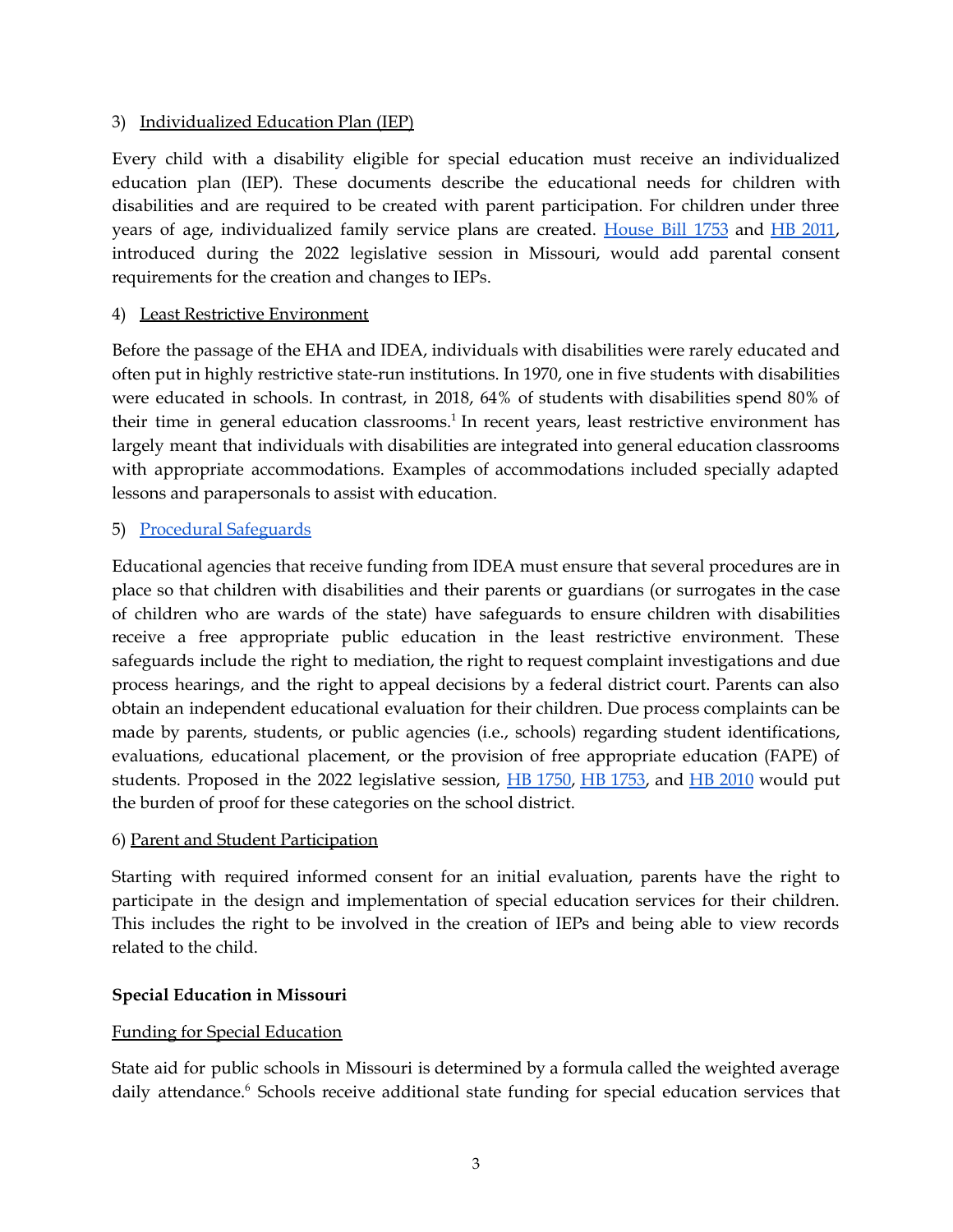exceed three times the average daily attendance. Schools also receive additional funding if the percentage of students with IEPs exceeds a certain percentage (12.83% for 2020-21). Some medically-related expenses that help students attend schools are paid for via Medicaid. [House](https://www.house.mo.gov/Bill.aspx?bill=HB1469&year=2022&code=R) Bill [1469](https://www.house.mo.gov/Bill.aspx?bill=HB1469&year=2022&code=R), HB [1750](https://www.house.mo.gov/Bill.aspx?bill=HB1750&year=2022&code=R), and HB [1753](https://www.house.mo.gov/Bill.aspx?bill=HB1753&year=2022&code=R) exempt special education reimbursements for high need students from the calculation of aid for schools that have 500 or fewer students.

#### State Schools

State schools are schools that are entirely funded by the state and that are used for the education of children with disabilities. Missouri is unique in that it is the only state to still have state schools for children with disabilities. State schools in Missouri are called Missouri Schools for the Severely Disabled. Following the passage of IDEA which required that students with disabilities receive education in the least restrictive environment, it became much more common for children with disabilities to be educated in general education classrooms with physical and/or educational accommodations. As U.S. education became more integrated, most states began closing their state schools. Missouri is the only state to still use state schools and currently has 34 state schools serving 741 students.<sup>7</sup> Districts referring students to state schools must justify not being able to meet the educational needs of the referred students within their districts.

#### Sheltered Workshops

Once individuals with disabilities graduate from high school or reach the age of 21 and are no longer covered by IDEA, there are not always many options to participate in potentially enriching, structured programs. Sheltered workshops are places where adults with disabilities can participate in supervised work. The workshops are regulated by the Missouri Department of Elementary and Secondary Education. Adults with disabilities that work in sheltered workshops can be paid less than minimum wage and their payment can be based on their productivity per hour compared to that of a person without a disability. There are currently 84 sheltered workshops in Missouri and the proposed appropriation for sheltered workshops in the perfected version of the  $H\rightarrow B3002$  $H\rightarrow B3002$  for the fiscal year 2023 is \$26,291,961.<sup>8</sup>

#### **References**

- 1. U.S. Department of Education, Office of Special Education and Rehabilitative Services. (2022) History: Twenty-Five Years of Progress in Educating Children With Disabilities Through IDEA. <https://sites.ed.gov/idea/files/idea-history.pdf>
- 2. DESE (2021) Missouri Special Education Part B State Performance Plan. <https://dese.mo.gov/media/pdf/partb-ssp-targets-table-2-20>
- 3. Lipkin, P.H. & Okamoto, J. (2015) The Individuals With Disabilities Education Act (IDEA) for Children With Special Educational Needs. *Pediatrics, 136*(6), e1650-e1662. <https://doi.org/10.1542/peds.2015-3409>
- 4. Zirkel, P. A. (2015). Special Education Law: Illustrative Basics and Nuances of Key IDEA Components. *Teacher Education and Special Education, 38*(4), 263–275. <https://doi.org/10.1177/0888406415575377>